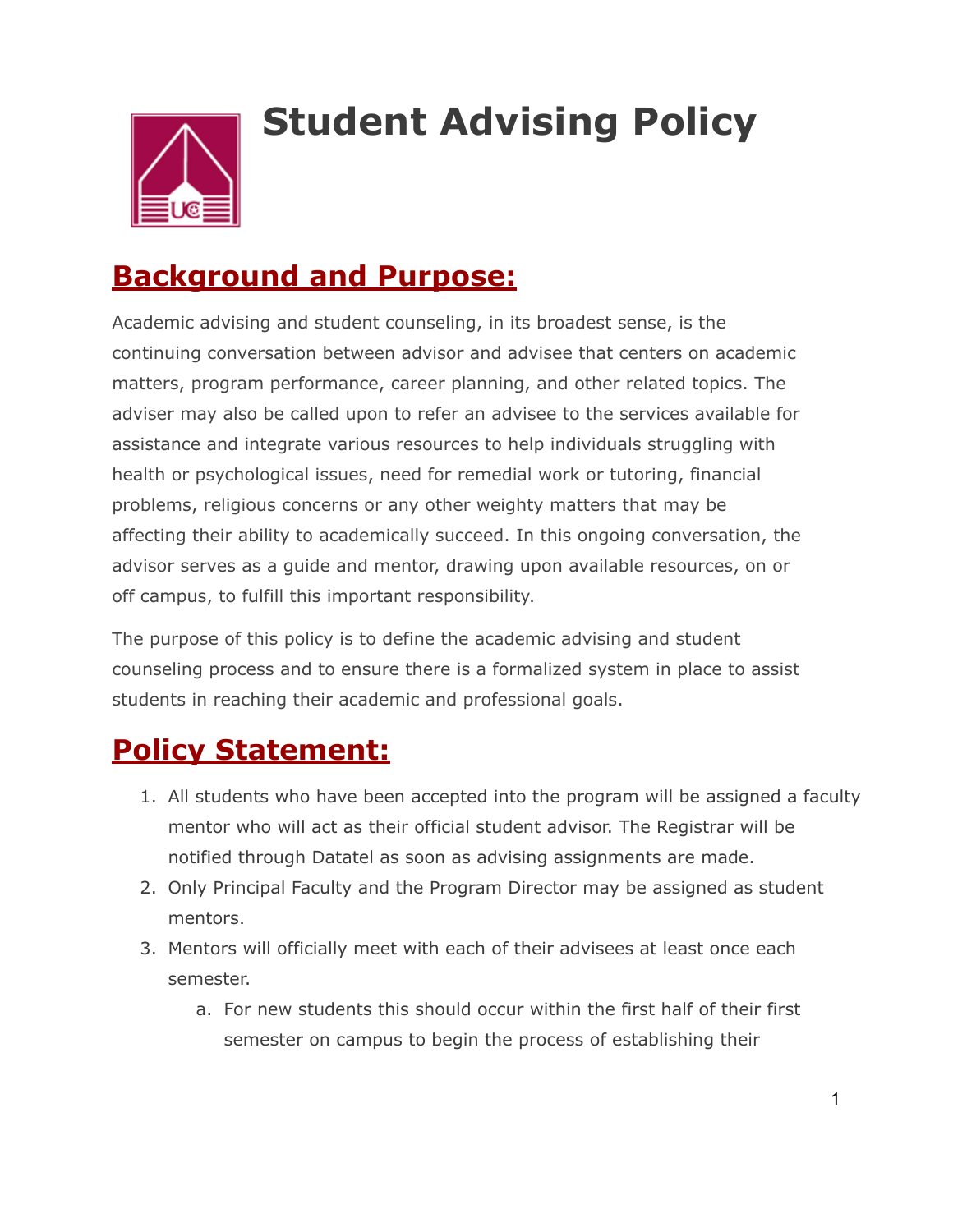professional relationship.

- b. All students, regardless of where they are in their academic progress, are encouraged to seek other formal meetings with their program mentor whenever any needs or conditions arise that may affect their academic performance.
- 4. Mentors should initiate contact with their advisees whenever there is a recognized change or potential problem identified in student academic or professional performance that may jeopardize their mentee's ability to reach their educational and career goals.
- 5. Academic advising will include, but is not limited to, discussion of current course grades, study habits, test-taking problems, and areas/topics/courses that are particularly troublesome for the student. It is critical that any weaknesses or academic problems be identified as early as possible and that referrals be initiated to maximize each advisee's opportunity for success.
- 6. Mentors should also routinely discuss the student's professional development. This must include a review of the student's professionalism evaluations completed by program faculty and peers each semester (a student assessment component of all the professional development courses) and the student's self-assessment of their professional development.
- 7. If appropriate, mentors should assist the student in locating helpful resources, and promptly initiate referrals. Campus resources should be explored and freely utilized but off-campus referrals may also be indicated. Under no conditions is the mentor to assume the role of professional provider of needed services for any student.
- 8. All student advising sessions will be documented using one of the formats described below and filed in the individual's Program Student File in section 2 for advising done during the didactic year and section 3 for advising done during the clinical year: